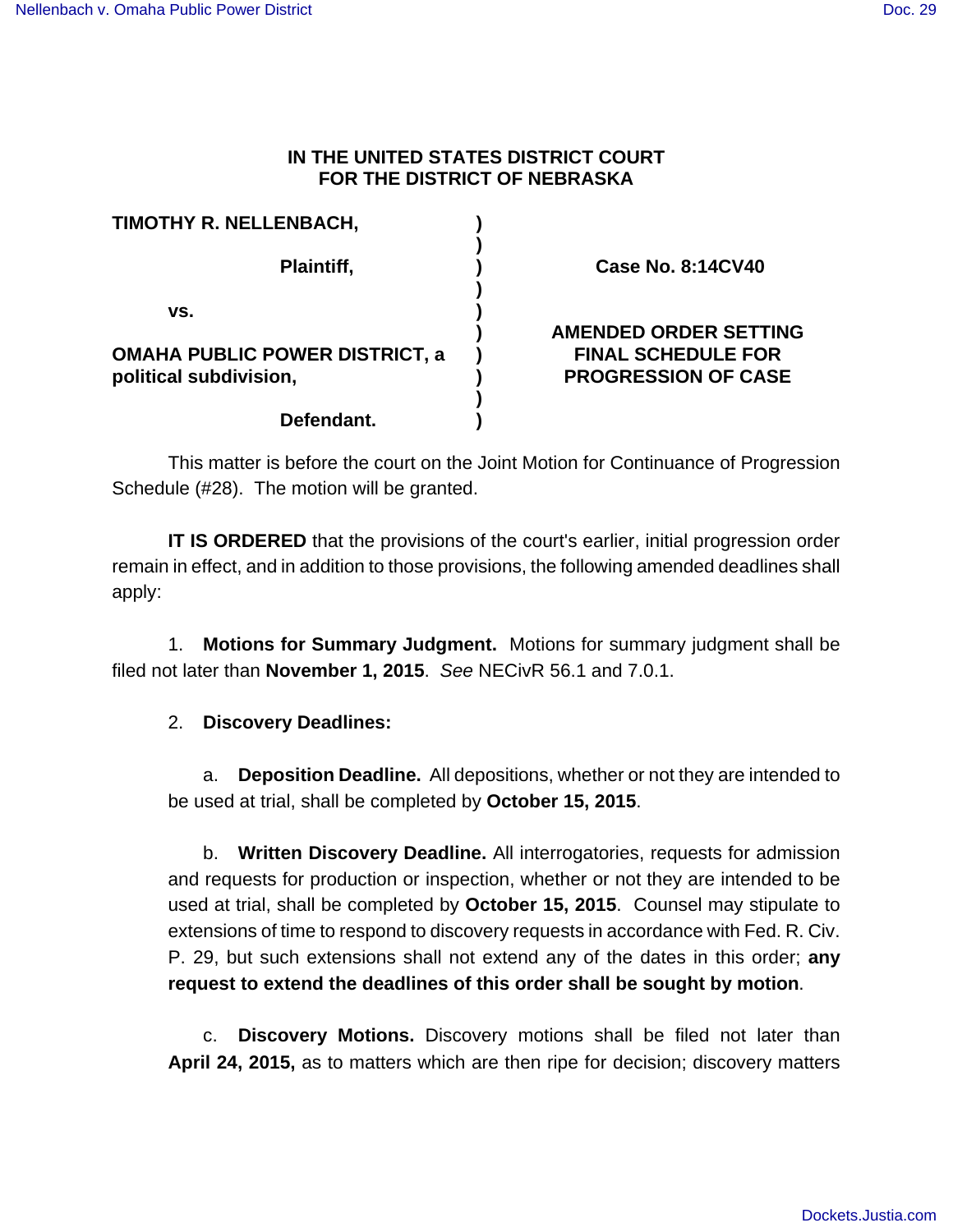arising after that date may be the subject of motions until the deposition deadline. Counsel are reminded of the provisions of NECivR 7.0.1(i).

3. **Disclosure of Expert Witnesses.<sup>1</sup>** Each plaintiff, counter-claimant, and cross-claimant shall, as soon as practicable but not later than **August 1, 2015**, serve all opposing parties with the statement required by Fed. R. Civ. P. 26(a)(2) regarding each expert witness it expects to call to testify at trial pursuant to the provisions of Rule 702, 703 or 705, Fed. Rules of Evidence. Each defendant, counter-defendant, and cross-defendant shall serve its statement of the expert witnesses it expects to call to testify pursuant to Rule 702, 703 or 705, Fed. Rules of Evidence, pursuant to Fed. R. Civ. P. 26(a)(2) as soon thereafter as practicable, but not later than **August 17, 2015**. If necessary to refute the disclosed opinions of an expert witness of an opponent, a plaintiff, counter-claimant, or cross-claimant may disclose additional expert witnesses not later than **September 16, 2015**, provided that the disclosing party then provides all of the information described in Fed. R. Civ. P. Rule 26(a)(2) and makes the expert witness available for deposition prior to the date set for completion of depositions. Supplementation of these disclosures, if originally made prior to these deadlines, shall be made on these deadlines as to any information for which supplementation is addressed in Fed. R. Civ. P. 26(e). The testimony of the expert at trial shall be limited to the information disclosed in accordance with this paragraph.

4. **Pretrial Disclosures.** Pursuant to Fed. R. Civ. P. 26(a)(3), each party shall serve opposing counsel and file a redacted version as applicable with the following information regarding the evidence it may present at trial other than solely for impeachment purposes as soon as practicable but not later than the date specified:

a. **Nonexpert Witnesses - On or before December 14, 2015:** The name, address and telephone number $^2$  of each witness, separately identifying those whom

<sup>&</sup>lt;sup>1</sup>A treating physician must be identified pursuant to Fed. R. Civ. P. 26(a)(2)(A), but a treating physician is not deemed to be "retained or specially employed to provide expert testimony in a case" so as to require a written report under Fed. R. Civ. P. 26(a)(2)(B).

<sup>&</sup>lt;sup>2</sup>In accordance with the E-Government Act, counsel shall, on witness lists, exhibits, and other disclosures and/or **documents filed with the court**, redact Social Security numbers, home addresses, telephone numbers, and other personally identifying information of witnesses, but shall serve an unredacted version on opposing parties. See NECivR 5.0.3.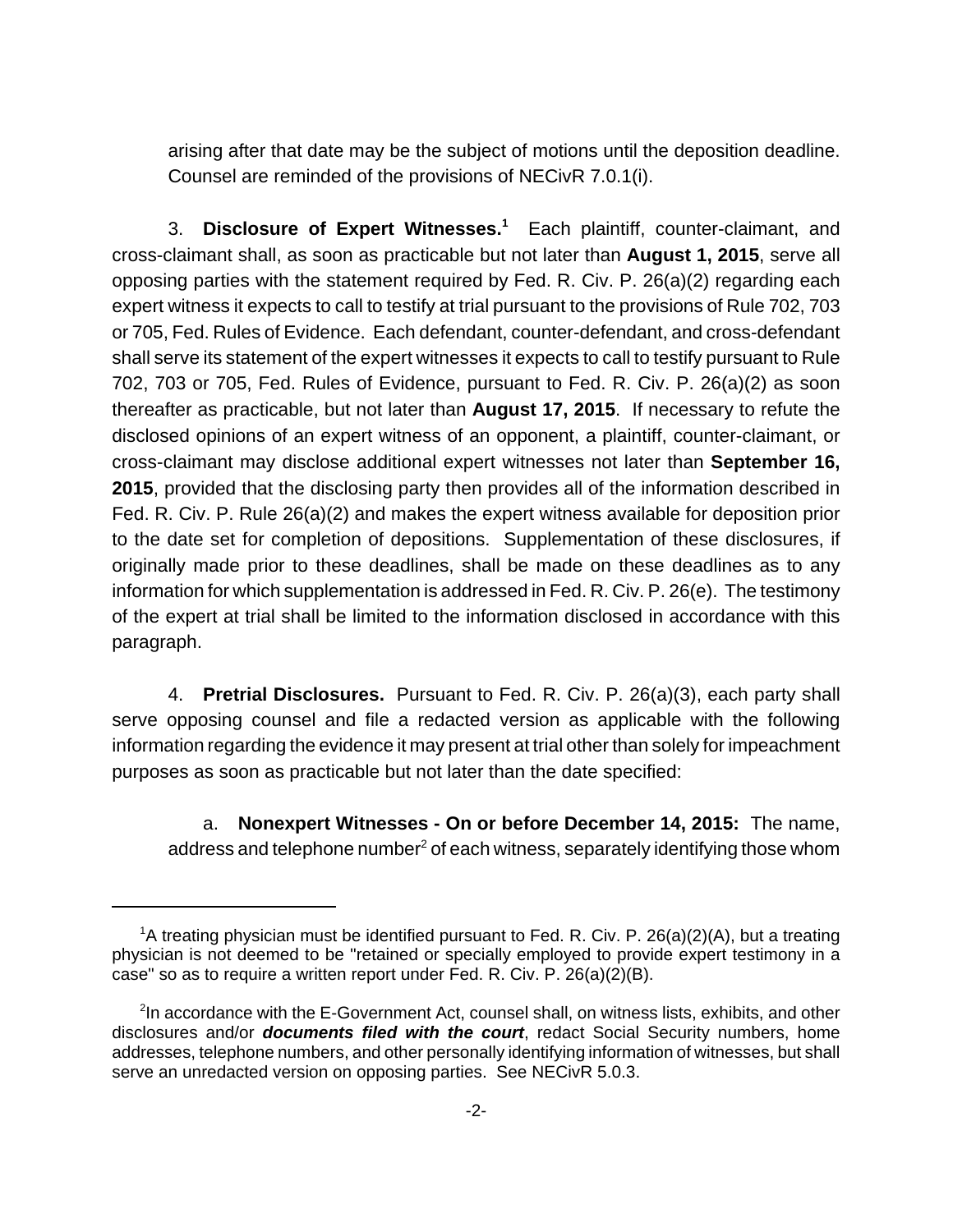the party expects to present and those whom the party may call if the need arises.

b. **Deposition Testimony and Discovery** - The designation of discovery testimony and discovery responses intended to be utilized at trial is not required at this time.

c. **Trial Exhibits - On or before December 14, 2015:** A list of all exhibits it expects to offer by providing a numbered listing and permitting examination of such exhibits, designating on the list those exhibits it may offer only if the need arises.

d. **Waiver of Objections.** Any and all objections to the use of the witnesses, deposition testimony, discovery responses, or exhibits disclosed pursuant to the above subparagraphs, including any objection pursuant to Fed. R. Civ. P. 32(a) that a deponent is available to testify at the trial, shall be made a part of the pretrial order. Failure to list objections (except those under Fed. R. Evid. 402 and 403) is a waiver of such objections, unless excused by the court for good cause shown.

### 5. **Motions in Limine.**

a. Motions in limine challenging the admissibility of expert testimony at trial under Fed. R. Evid. 702, see Kumho Tire Co., Ltd. v. Carmichael, 526 U.S. 137 (1999), and Daubert v. Merrell-Dow Pharmaceuticals, 509 U.S. 579 (1993), shall be filed by **October 15, 2015,** and accompanied by a request for a hearing if necessary. Failure to timely move for a hearing may constitute waiver of the request for a hearing.

b. Any other motions in limine shall be filed on or before **December 1, 2015**.

6. The **Final Pretrial Conference** with the undersigned magistrate judge is set for **February 12, 2016, at 10:30 A.M.** in chambers, 111 South 18th Plaza, Suite 2210, Roman L. Hruska United States Courthouse, Omaha, Nebraska. The final pretrial conference shall be attended by lead counsel for represented parties. Counsel shall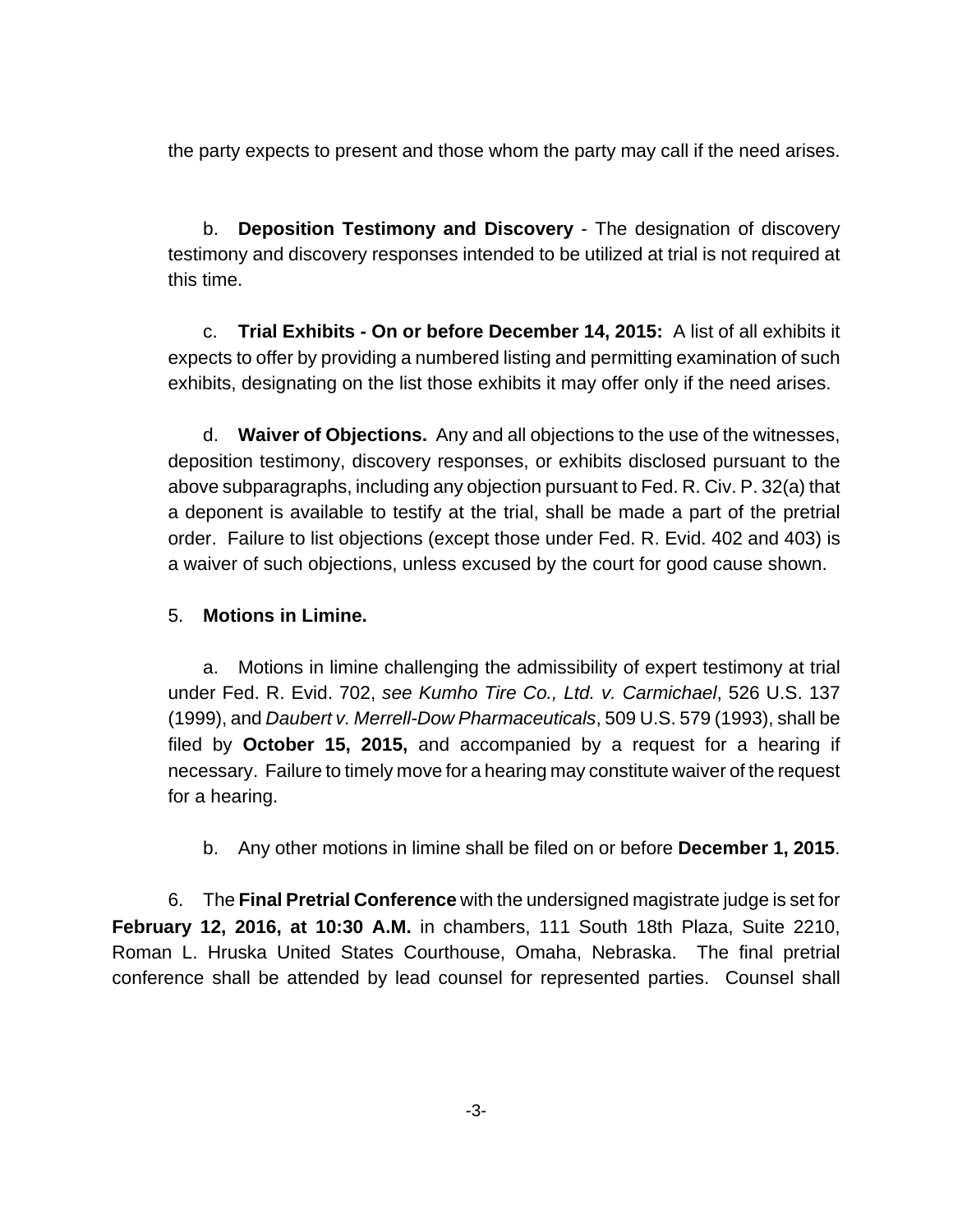complete prior to the pretrial conference, all items as directed in NECivR 16.2. $^3$  By the time of the pretrial conference, full preparation for trial shall have been made so that trial may begin immediately thereafter. The pretrial conference will include a discussion of settlement, and counsel shall be prepared through investigation, discovery and communication with clients and insurers, if any, to discuss fully the subject of settlement, including realistic expectations about liability, obstacles to agreement, offers made, and offers which can be made at the conference. Counsel shall be prepared to make additional offers or proposals for settlement in behalf of their clients at the pretrial conference, and counsel shall be prepared to make or opine on recommendations for further negotiations and conferences.

#### 7. **Mediation and Settlement:**

a. If the parties intend to mediate their dispute, **notice of the mediation** shall be given to the staff of the magistrate judge's office. The filing of a mediation reference order will terminate pending motions, without prejudice to refiling. If the mediation is not successful, the moving party may reinstate such a motion by filing a written notice to that effect, and the other parties may respond in accordance with the local rules, regarding the date of the notice as reinstating the response/reply time that remained as of the date the mediation reference order was filed.

b. Not later than **two weeks prior to trial**, plaintiff or plaintiff's counsel shall serve on defendant or defendant's counsel a written, updated settlement proposal. Defendant or defendant's counsel shall respond in writing to such proposal not later than one week before trial.

c. **Notice of settlement** shall be given to the trial judge's office as soon as practicable but in any event in time to avoid summoning a jury. If a case settles and notice of settlement is not given in sufficient time to avoid summoning a jury, assessment of jury costs may – and normally will – be made against a party and/or counsel for one or more of the parties. For purposes of this paragraph, a jury is considered summoned for a trial at noon the business day prior to the designated date of trial

<sup>&</sup>lt;sup>3</sup>All personal information should be redacted from the public version of the order and/or attachments filed with the Clerk. See NECivR 5.0.3.